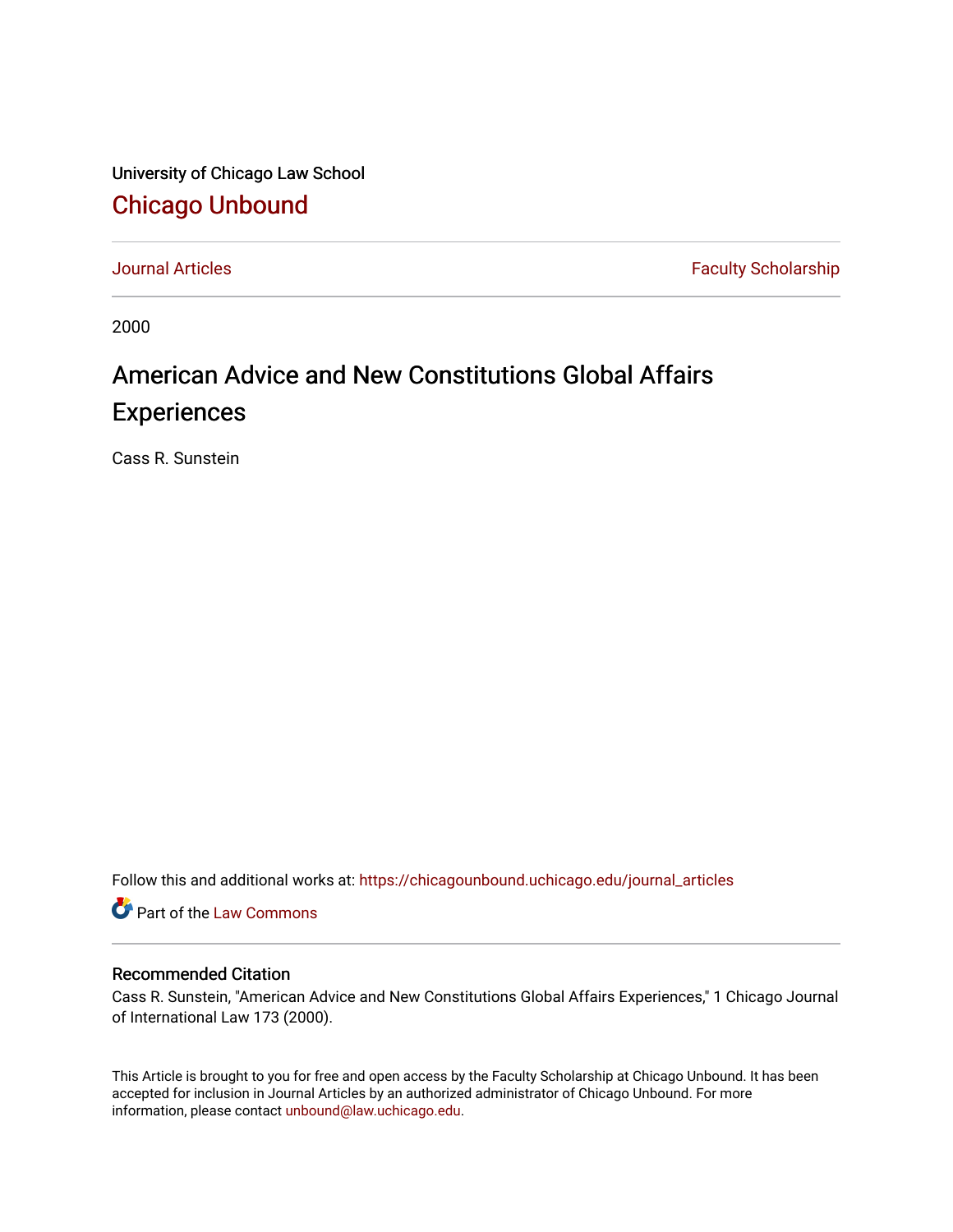## American Advice and New Constitutions Cass R. Sunstein\*

The early 1990s were among the most extraordinary periods for constitution- $\boldsymbol{\perp}$  making in the history of the world. Several people at the University of Chicago Law School played a role in this period, mostly as observers, to some small degree as participants. The editors of this Journal have asked me for some brief reflections on this remarkable time; I am grateful to have been asked and happy to oblige.

This is an impressionistic essay, but I do have a principal theme. It involves the conflict between what might be called *pragmatic* and *expressive* conceptions of constitution-making and constitutionalism. Americans generally tend to think of constitutions as pragmatic instruments, important for what they do in the real world. In Eastern Europe and (to a lesser extent) South Africa, by contrast, expressive considerations loomed very large; what constitutions say-what ideals they expresswas extremely important, not merely what constitutions would *do.* Of course what constitutions do is often a function of what they say; I am emphasizing the role of constitutions as carriers of symbols and statements, largely for their own sake. I also offer some brief notations on the contrast between Eastern Europe and South Africa, and on what Americans might learn from constitution-making efforts elsewhere.

#### I. FOUR TRANSITIONS AND RECURRING ISSUES

After the downfall of the Soviet Union, a large number of nations were embarking on a remarkable enterprise in self-definition and constitutional reform. At the time it was clear that several quite different transitions were involved. Four are easy to identify. The first involved a shift from a command economy to some form of capitalism, or at least a system in which private property was acceptable. The second was a shift from party rule to some form of democracy. The third, of particular interest to law professors and lawyers, involved a shift from rampant official lawlessness, and meaningless constitutions, to some version of constitutionalism and the rule of law. "Constitutions did not play an important role under communism."' One of the principal goals of the transition from communism was to produce a system of meaningful constitutions; ten years later this goal has been largely achieved, to one degree or another.<sup>2</sup> The fourth transition involved a shift to domestic rule from more than occasional control by the Soviet Union. This shift-from Soviet domination to

<sup>•</sup>Karl **N.** Llewellyn Distinguished Service Professor, Law School and Department of Political Science, University of Chicago.

**<sup>1.</sup>** See **Jon** Elster, Claus Offe and Ulrich **K.** Preuss, *Institutional Design in Post-Communist Societies 63* (Cambridge **1998).**

<sup>2.</sup> See id at **107.**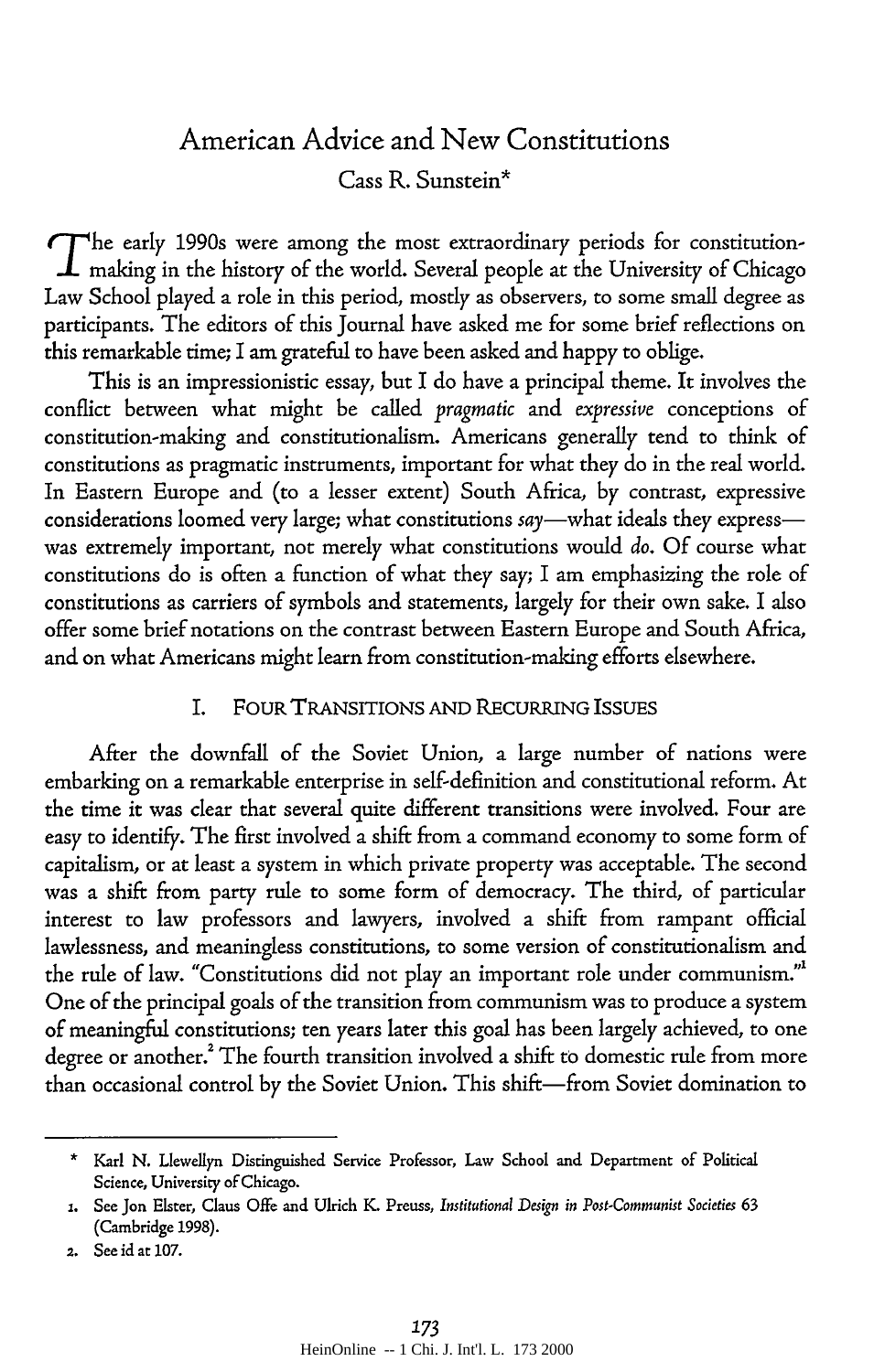#### *Chicago Journal of International Law*

national self-government-turned out to be extremely important to the early 1990s, and often it seemed foremost in the minds of the reformers.

Soon after the fall of communism, it was clear to several of us at the University of Chicago that it would be very valuable to attempt to track and analyze the new efforts at constitution-making. Jon Elster, Stephen Holmes, and I created a Center on Constitutionalism in Eastern Europe, designed above all to house records and to engage in fact-gathering and analysis.' Our mission was emphatically not to provide "advice" to nations involved in constitution-making. As an organization, we believed that the academic tasks might be compromised by advice-giving roles.

Nonetheless, some of us did participate, to a greater or lesser extent, as spectators and advice-givers with respect to constitution-making, not only in Eastern Europe but also in South Africa (with which the Center was not concerned). Many issues were discussed, in quite similar terms, in a range of countries-for example, whether to give the Constitutional Court the power to issue advisory opinions; whether the Court should be available to ordinary citizens, to government officials, or both; whether and how to handle problems of ethnic pluralism; whether and how to promote sex equality (an issue that was greatly neglected in Eastern Europe, but quite prominent in South Africa); the circumstances in which rights could be abridged (what form of words would be appropriate for identifying those circumstances?); whether to include social and economic guarantees; and whether to distinguish between constitutional rights against the state and constitutional rights against private actors.

#### II. A CONTRAST

My informal impression was that the South African constitution-makers had an extraordinary degree of sophistication about constitution-making and constitutions, including encyclopedic knowledge of other nations' constitutions. Indeed, this encyclopedic knowledge put their American counterparts to considerable shame; Americans tend to know little or nothing about constitutionalism elsewhere. For example, I well remember a debate in South Africa about whether (and how) the new constitution should include guarantees of minimal economic well-being. The participants had full knowledge of actual and possible approaches to the topic. In addition, all of the concerns voiced by American observers were well-understood by the South Africans, and the South African debate went far beyond the American one in its appreciation of possible rejoinders (partly having to do with desirable effects on the legislature, whose responsibility would be made clear in the founding document).

This degree of sophistication sharply distinguished the constitution-making experience in South Africa from the experience in much of Eastern Europe, where knowledge about constitutionalism was new and partial, and where many of the most

**<sup>3.</sup>** The original plan was for a five-year center, compiling information and producing the East European Constitutional Review. **The** center and the Review were eventually **moved to** New York University.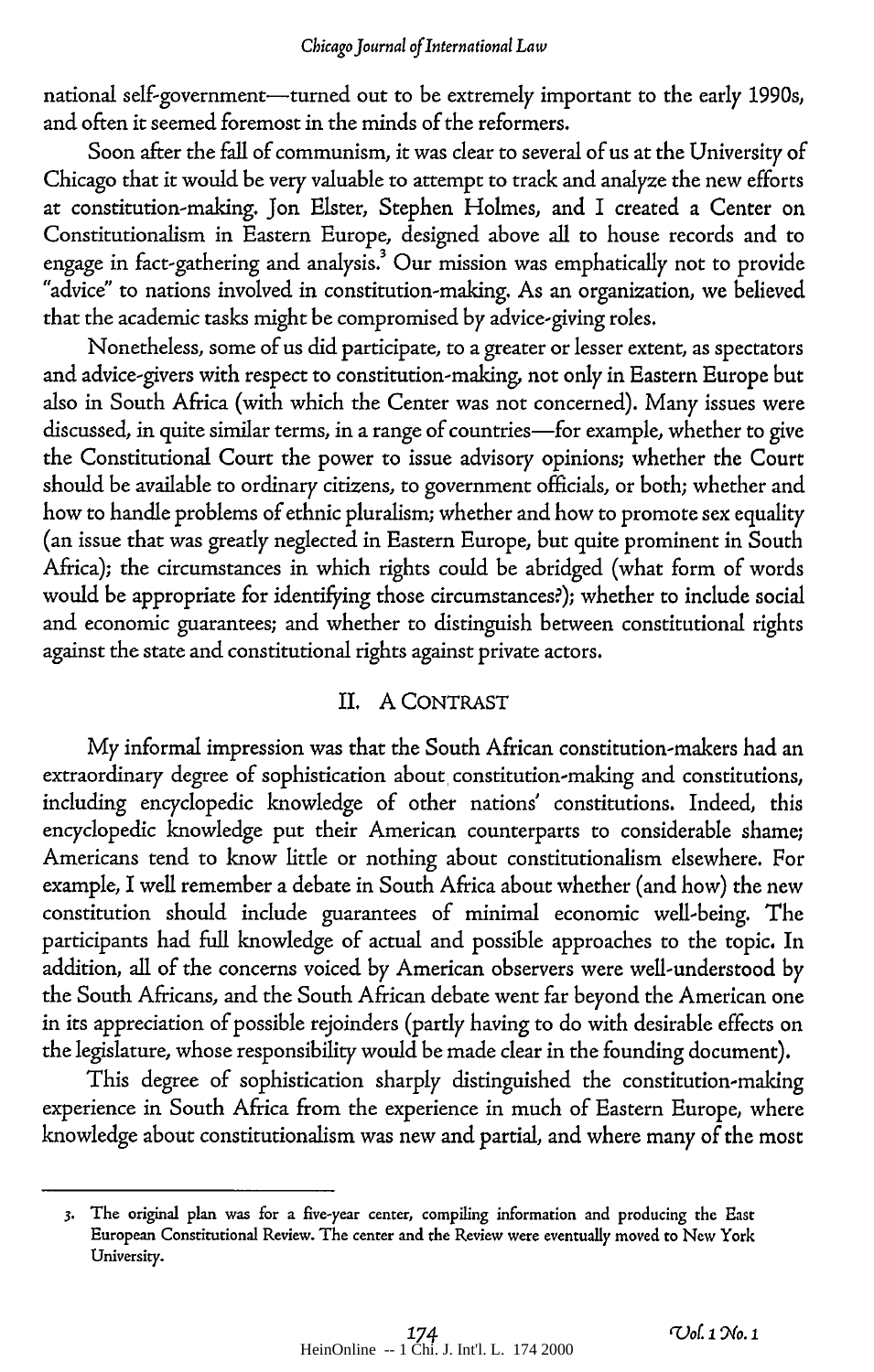#### *Sunstein*

basic ideas seemed unfamiliar. Sometimes there was little thought about the nature of judicial review or about the pragmatic consequences of one or another approach. Law itself seemed in disrepute, a point that might have contributed to the enthusiasm for expressive understandings of constitutions. I remember, for example, an exchange with Ukrainian constitution-makers (during a meeting held in Prague) - true heroes, by the way, who had helped to break apart the Soviet Union, with a range of activities on behalf of freedom and democracy. In that exchange, the Ukrainians asked whether the Constitution ought not to have a provision requiring the press and the media to be "objective." It was responded that a free country recognized that what was "objective" was itself disputed, and that a newspaper should be permitted to say what it liked however "subjective." To this response, the Ukrainian constitution-makers replied with uneasy stares.

The same was true of frequent discussions of whether parts of the Constitution might be made applicable only to the government, and not to the private sphere; this seemed to be a quite unfamiliar idea. I also remember that some of the Ukrainian constitution-makers, like some of those involved in constitution-making in other nations, emphasized that domestic political constraints called for particular constitutional provisions, above all provisions that would give some kind of security to citizens generally or to particular constituents concerned about what they might lose. In this way the Constitution's real-world functions were less important than ensuring agreement from potentially troublesome groups. And because it seemed unclear whether the Constitution would actually function as law-because the notion of a constitution as binding law seemed unfamiliar-the real-world issue often appeared to be obtaining consensus, rather than obtaining a Constitution that would have good effects once ratified. Compare the South African experience, where difficult questions about judicial enforcement led to the ratification of a number of provisions making it clear that the legislature would have enforcement authority, with a supplemental (or no) judicial rule.<sup>4</sup>

It is noteworthy in this connection that in both Eastern Europe and South Africa, constitution-making was often made possible only by virtue of agreement on abstractions amidst uncertainty or disagreement about what those abstractions might specifically entail. General principles of free speech, religious liberty, and equality under the law could be accepted amidst sharp social contests about the concise substance of those principles. There is a large lesson about law, I think, in the possibility of obtaining, amidst considerable social heterogeneity, incompletely theorized agreements about abstractions.<sup>5</sup>

*<sup>4.</sup>* See, for example, **S** Afr Consr Art 9(4) ("National legislation must be enacted to prevent or prohibit unfair discrimination."); Art **3(3)** ("National legislation must provide for the acquisition, loss and restoration of citizenship."). For similar provision requiring legislative action, see also Art 6(4) (national languages); Art **26(2)** (housing); **Art 27(2)** (health care, food, water and social security); Art **32(2)** (access to information); Art **33** (3) **(just** administrative action).

*s.* This point is emphasized in Cass **EL** Sunstein, *Legal Reasoning and Political Conflict* at 35-61 (Oxford 1996); I learned the lesson from experience in Eastern Europe.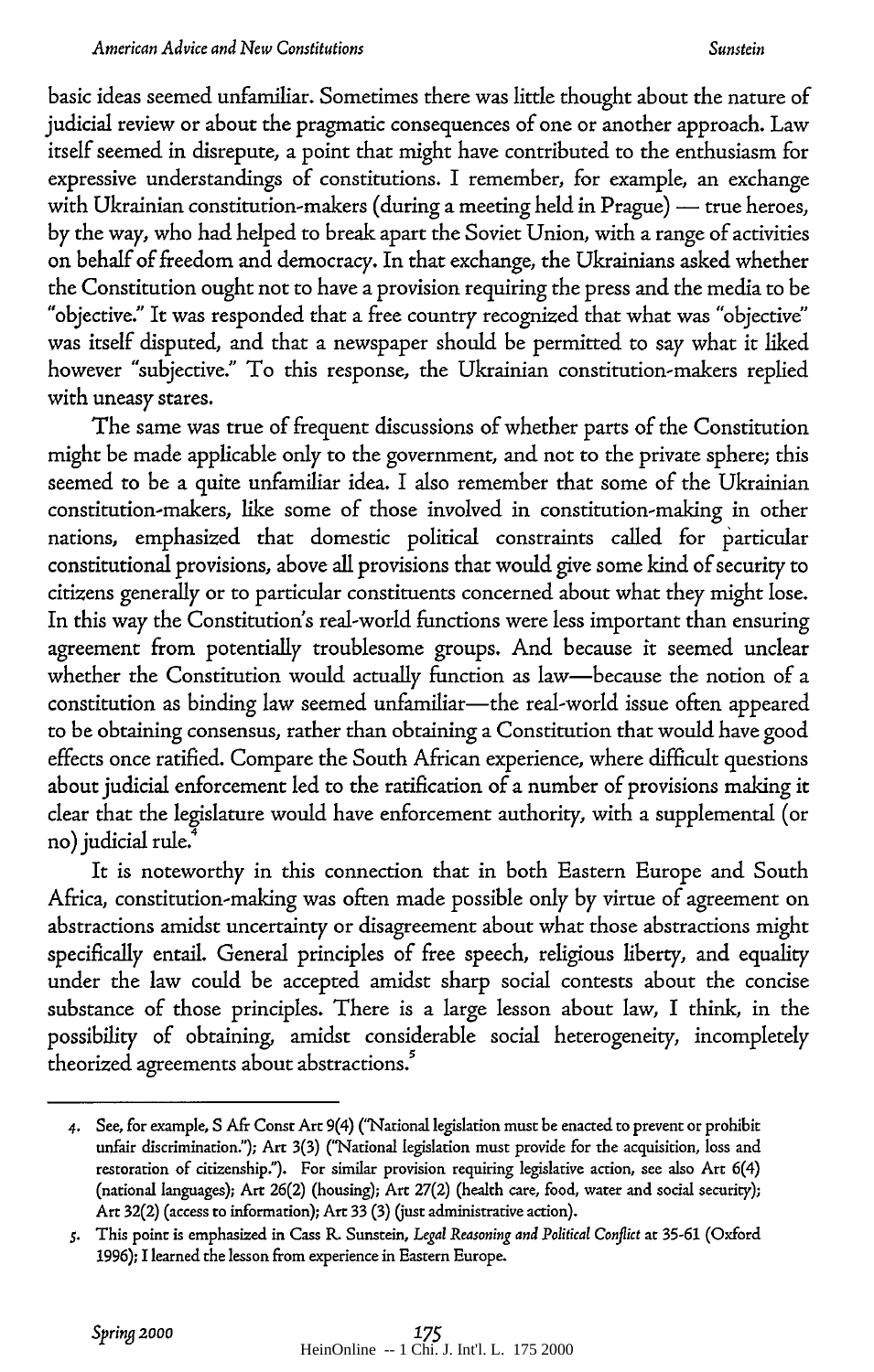#### III. CONSTITUTIONS: PRAGMATIC OR EXPRESSIVE,

One impression, however, lingers above all others, and this has to do with a large difference between the process of constitution-making that we witnessed and the more distinctly American understanding of constitutionalism. In brief, Americans, or at least American lawyers, tend to think that constitutions are largely pragmatic instruments, to be evaluated for what they *do,* not merely what they *say.* For us, a successful constitution accomplishes a great deal in the real world; it is far more than a set of statements of basic commitments. (This is not to say that the American Constitution is fuly implemented in the world; for example, there are violations of the fourth amendment every day.) In Eastern Europe, by contrast, one of the central points of constitution-making was emphatically *expressive-to* make a statement about what was being accomplished and to articulate national commitments or goals.<sup>6</sup> It is easy to overlook what was entirely visible at the time: the struggle, on the part of many nations, to reassert national identity, or more simply nationhood, in the aftermath of what had been seen by many as a form of Soviet occupation. Discussions with constitution-makers at the time made quite clear that casting off Soviet rule was a widely shared goal, and a key part of what the new constitutions were to claim. Whether the consequence was to produce liberal democracy, and if so of what kind, was a much harder question.

But the expressive nature of constitutional provisions extended far beyond nationhood, and captured a great deal of additional territory. When the new constitutions speak, as many of them do, of a right to work<sup>7</sup> or to a healthy or favorable environment,<sup>8</sup> what was generally envisioned was a statement of general policy and intention, rather than judicially enforceable rights.<sup>9</sup> In these ways, constitution-making in Eastern Europe had some of the features of design of a party platform in the United States, though of course the stakes, in the former case, were, and were broadly perceived as, much higher.

South Africa was an interesting contrast in this regard. There it was understood that the Constitution would have a preeminent legal function, and crucial provisions were devised with attention squarely directed to real-world consequences. At the same time, it was thought important to devise some rights that would not be selfimplementing, partly for expressive reasons, but partly also to give both a political and

*<sup>6.</sup>* For similar reflections about Italy, see Guido Calabresi, *Two Functions of Formalism, 67* **U Chi** L Rev (forthcoming 2000).

*<sup>7.</sup>* Considering references **to** Slovenia, please see attached letter. **See, for** example, Hungary Const Art 70/B(1), Czech Republic Const Charter Art 26(1); Slovak Republic Const Art **35(3);** Bulgaria Const Art 48(1).

*<sup>8.</sup>* Regarding reference **to** Hungary, please see attached letter. See, for example, Czech Republic Const Charter Art **35(1);** Slovak Republic Const Art 44(1); Bulgaria Const Art 55.11.

*<sup>9.</sup>* The constitutions may not contemplate legislative enforcement either; the relevant provisions have some ambiguity on this point, with some specifying that the rights "may be claimed only within the scope of the laws implementing these provisions." Czech Republic Const Charter Art 41(1); Slovak Republic Const Art **51.**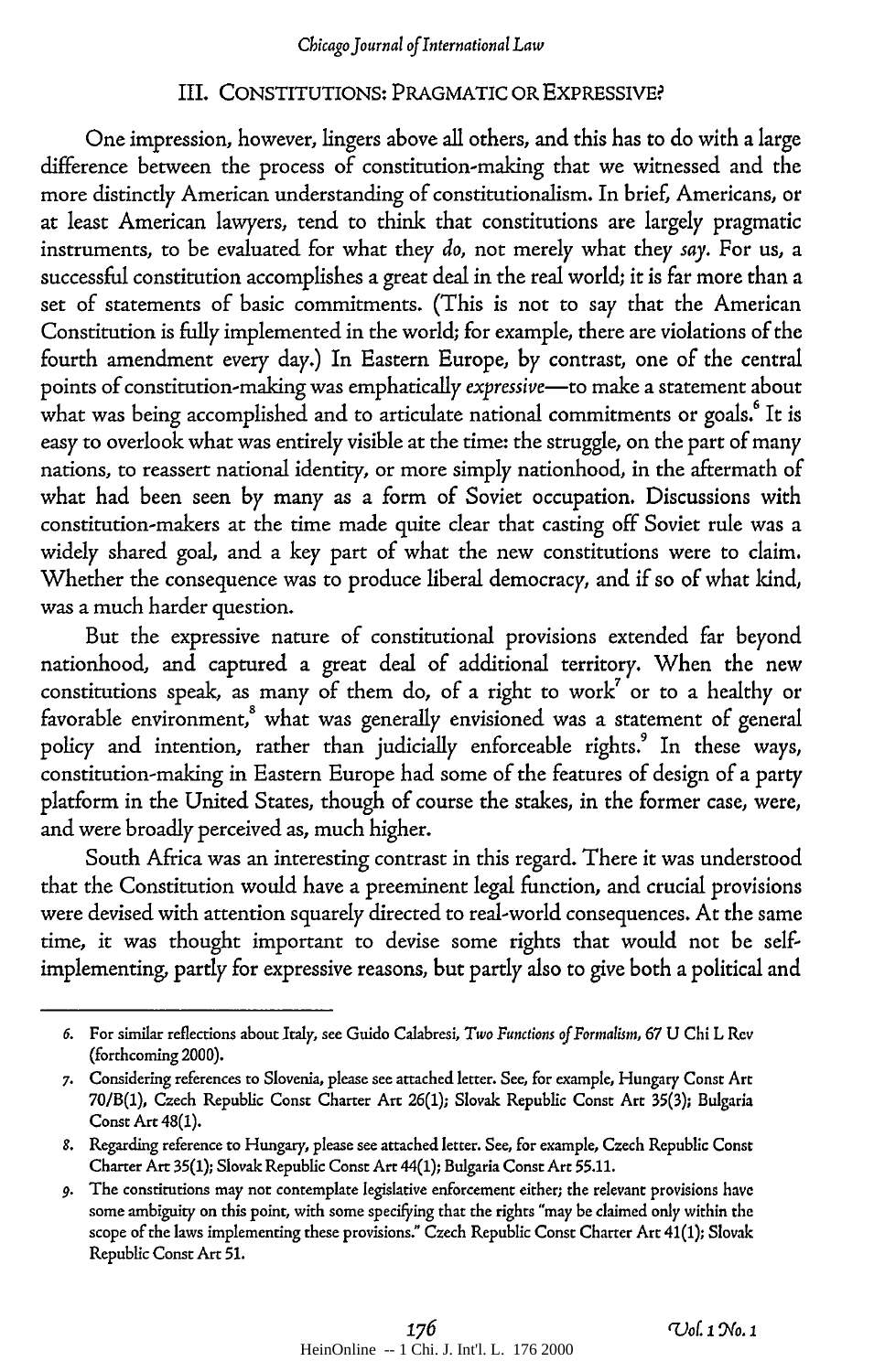a rhetorical advantage to those arguing on behalf of certain claims in the political process. As I have noted, the South African Constitution makes a sharp distinction between judicially enforceable rights and rights whose enforcement is left to the political process. The South African Constitution also has an expressive dimension, especially in the firm commitment to national unity amidst a recognition of great pluralism."0 Thus, the South African Constitution has a great deal of sophistication about various classes of provisions: those that require judicial enforcement; those that will be implemented legislatively; and those that are designed simply to state something about national self-conception."

The conflict between the expressive notion of a constitution, and the notion of a constitution as a genuine guarantee of individual rights, has created some obvious puzzles in Eastern Europe. The Constitutional Court has played a large role in welfare reform in Hungary, a role that, to say the least, has not been regarded as productive or desirable by all observers.<sup>12</sup> But in retrospect, it seems clear that American advice-givers were insufficiently sensitive to questions about culture and context; some of us acted as if there was one general model for democratic constitutions, and downplayed domestic fears and concerns, some of which called for an emphatically expressive constitution, and others of which called for unusual provisions and approaches.

#### IV. WHAT AMERICANS **LEARNED**

Americans learned a great deal from these exercises in constitution-making, and they could learn much more from reflecting on what has happened in the last decade and more. I offer two brief thoughts here.

The first clear lesson has to do with *the dependence of rights-protection on resources, and the absence of a sharp distinction, along this dimension, between so-called negative rights and so-called positive rights.* In Eastern Europe, and South Africa as well, it was dear to all

**lo.** 'We, the people of South Africa **...** [b]elieve that South Africa belongs to all who live in **it,** united in our diversity." **S** Afr Const Preamble.

**<sup>11.</sup>** With respect to South Africa, I attended a range of diverse meetings, extending over a number of years. The first was held in Washington **DC,** before the fall of apartheid, and **it** was run **by** white judges, in charge of a constitutional commission. The judges did not believe in apartheid-they clearly thought that **it** failed, and was unjust, and deserved and needed to go-but they were extremely interested in providing means to protect "groups as **such"** via constitutional provisions. It took a while for me to understand that the search for these means was basically an effort to protect "whites as such"-an understanding that cast some new light on the idea of "group rights" in general. (The head of the working group, a distinguished South Africanjudge, seemed obsessed with my last name, which he used, puzzlingly and somewhat inappropriately, on a number **of** occasions, culminating in dinner one evening, when he used **it** three times in a row, as if **it** were a song lyric, and immediately added, "We have a Jew on our Court. **My** wife calls him the Gentle Jew.") Expressive concerns played a large role in this draft, but they were dominated **by** instrumental goals. It should be needless to say that the drafts that emerged turned out to matter **not** at all to the ultimate process of constitution-making in South Africa.

<sup>12.</sup> See Andras Sajo, *How the Rule of Law Killed Hungarian Welfare Reform,* **5 E** Eur Const Rev **31 (1996).**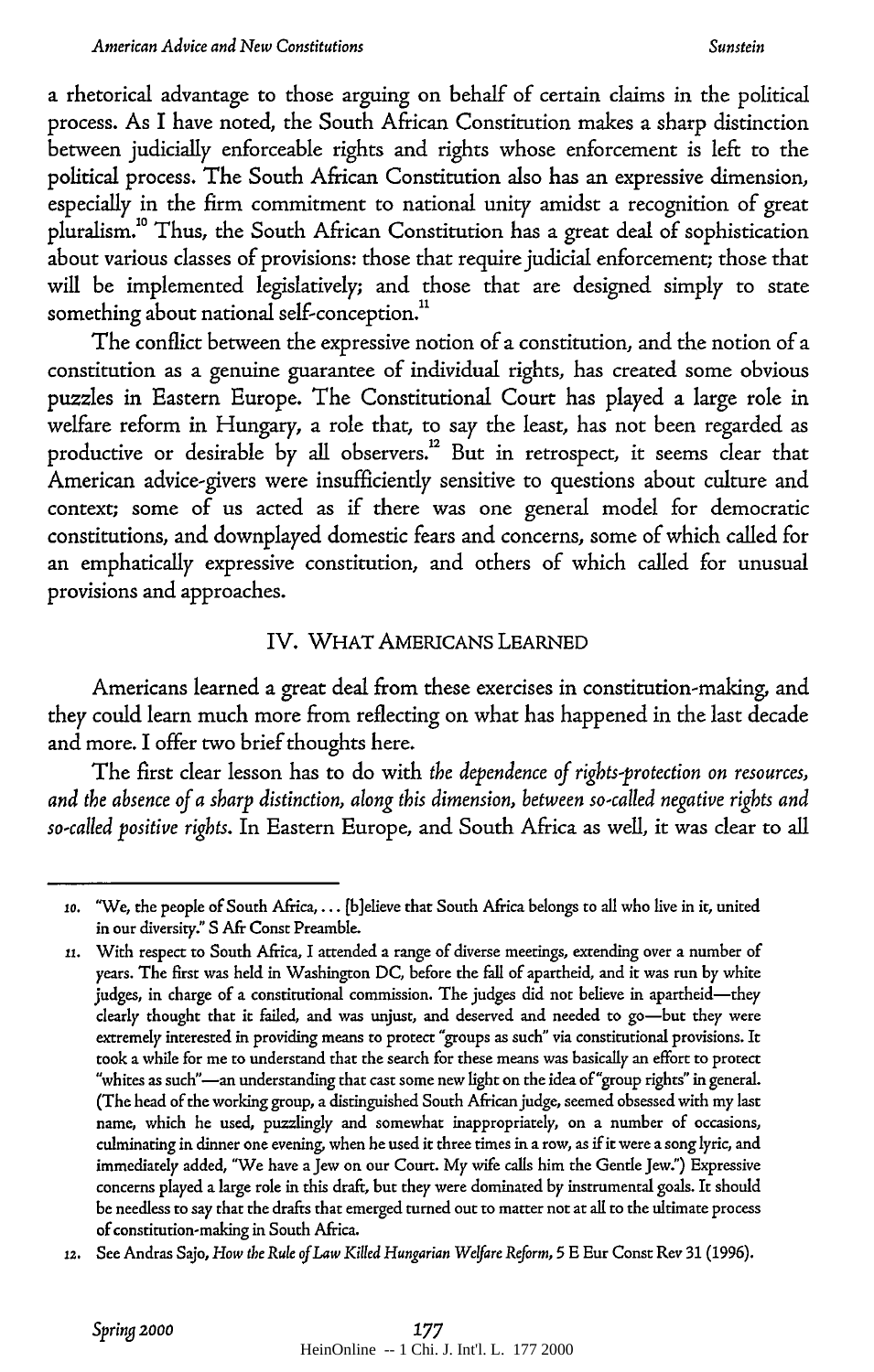that compliance with constitutional commands would require money. A right to ajury trial, for example, would commandeer a great deal of local court budgets in Russia; protection of basic property rights would call for a well-organized system to extract and deploy taxpayer funds. Even the most negative of negative rights could not exist without public support, and hence negative rights, as they are misleadingly called, require the expenditure of public resources. This point was entirely clear in Eastern Europe and South Africa, and it draws much of conventional American wisdom into grave doubt.<sup>13</sup>

A second lesson is the *limited importance of the constitutional text and the overriding importance of cultural support for constitutional institutions.* In retrospect, the precise text of constitutional provisions could increase probabilities of various sorts, and reduce risks; but, it could do little more. This is true in America as well as Eastern Europe. Our constitution does not foreordain existing practices with respect to either institutions or rights; a close reader of the text might well be shocked to learn about our recent institutions and our recent rights. The administrative state is not discussed in the Constitution, for example, and from a reading of the first amendment (which applies only to Congress), it would be very hard to generate the current structure of first amendment doctrine. This does not mean that we lack a Constitution; it means only that the written words constrain us less than we tend to think.

Of course, the institutional provisions of a Constitution-setting up a court with the power of judicial review, separating the executive and legislative branches-can make a great deal of difference. But we should not overstate the importance of a constitutional text, nor should we underestimate the need for a culture that is committed, first, to the rule of law and constitutional limitations, and second, to some kind of orderly process for ensuring that any implementation of unclear constitutional provisions, or any adjustment of such provisions, takes place in a way that is not inconsistent with respect for constitutional ideals. Note in this regard that communist constitutions contain ample rights provisions, which meant nothing in practice; and that the right to equality on the basis of sex does not exist in Eastern Europe, notwithstanding the fact that most of the Eastern European constitutions protect such a right, expressly or by implication.

One final point: It is now ten years after the fall of communism, and a good time to take stock in a way that is empirically informed. Which constitutions have worked well, and which have worked badly? To the extent that nations are doing well or badly, is the Constitution responsible? Most important: have we learned anything about what sorts of provisions belong in a constitution at all? Answering such questions would provide a great deal of knowledge, and it would be quite productive to get started on this endeavor. For the moment, however, I conclude with two documents that might give a sense of some aspects of constitutional debate immediately after the fall of communism. **-b -**

**<sup>13.</sup>** For a general discussion, see Stephen Holmes and Cass *R.* Sunstein, The *Cost of Rights* (Norton **1999).**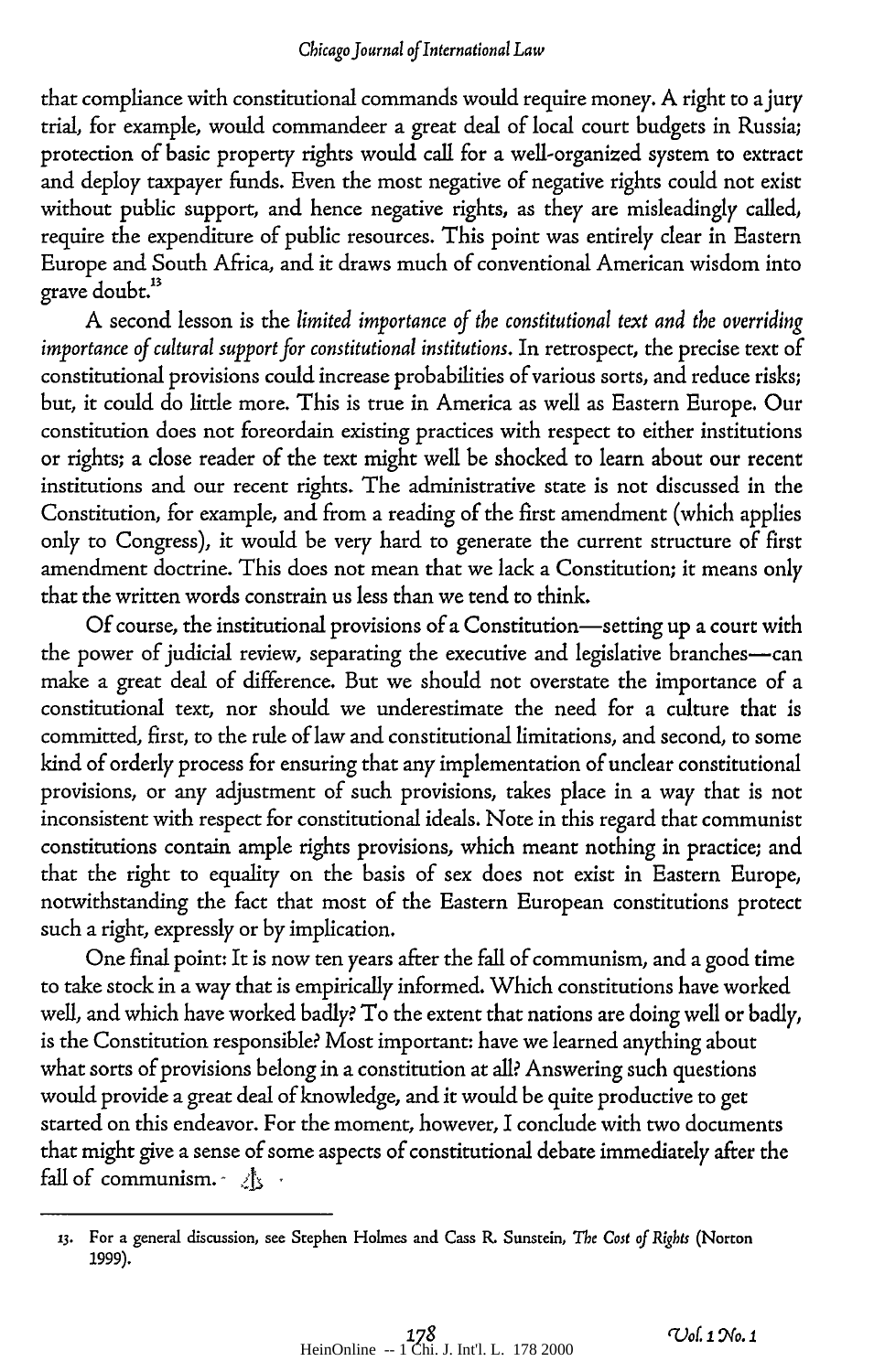#### APPENDIX ONE

#### MEMORANDUM

#### To: Constitutional Working Group, Government of Ukraine

From: Cass R. Sunstein, Karl N. Llewellyn Professor of Jurisprudence, Law School and Department of Political Science, University of Chicago; Co-Director, Center on Constitutionalism in Eastern Europe, University of Chicago

Re: Ukraine's Draft Constitution

I am most grateful to have the opportunity to comment on the new Draft Constitution of Ukraine. At the outset, three disclaimers. **(1)** The views expressed here are tentative and provisional. I am sure that with further discussions, and with additional readings of the Draft Constitution, some of my views will change. (2) There are of course severe limitations in the perspective, on a country's constitutional reform efforts, offered by someone who does not know that country well. Some of what follows will undoubtedly reflect my limited perspective. (3) I have been asked to concentrate on human rights and the constitutional court, and I restrict myself to those issues here.

Having read and commented on a large number of Eastern European draft Constitutions, I might note that this seems to me an excellent draft-in terms of both clarity and substance. The provisions about ethnic and religious rights are especially good; indeed, they could stand as a model for both the East and the West.

I do, however, have one basic concern about this draft. The statement of liberties looks, in part, like a general list of aspirations, rather than a catalogue of legally protected rights. It creates too many promises of what the state will do-rather than clear *limits on what the state can do.*

The draft should, I believe, be changed to delete the many promises of state intervention into the economy, and the many guarantees of positive rights. It should instead restrict itself, for the most part, to negative rights held by individuals against the government. In its current form, it sounds too much like the Soviet Constitution, which was not worth the paper on which it was written. If the various unenforceable promises are not to be deleted, they should be placed in a separate section, intended to set forth "social aspirations" that are not for judicial enforcement.

Most of my remarks are intended to spell out this basic concern.

## I. GENERAL OBSERVATIONS

Let me begin with some brief general observations. For Ukraine, the drafting of the Constitution appears to be pose two especially distinctive challenges. The first challenge is to begin the process of creating a legal culture *witb firm judicial protection of*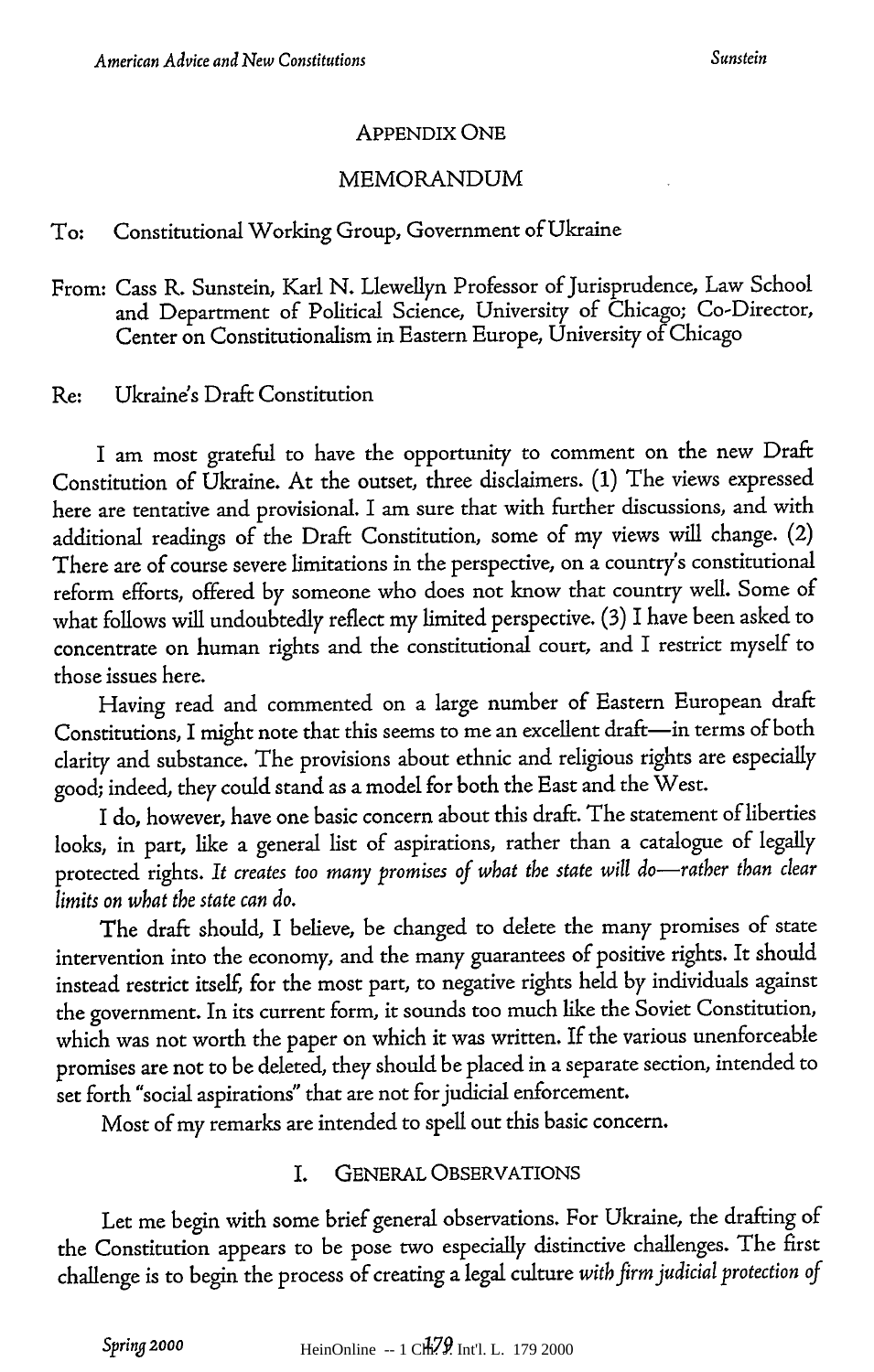*individual rights.* By individual rights, I mean, first and foremost, traditional negative rights against government: freedom of speech, freedom of religion, private property and freedom of contract, security against the criminal justice system (including cruel or unusual punishment, official action not authorized by statute, unjustified searches and seizures, inadequate hearings).

The second challenge is *to facilitate the creation of a market economy and of a civil society-that* is, a realm of private action containing institutions (churches, markets, corporations, and so forth) that are independent of the state and constrained minimally by it. Through meeting these challenges, a constitution could simultaneously promote democratic goals and help ensure economic prosperity.

To carry out this task, constitution-makers in Ukraine should probably try to avoid several strategies that contain serious risks. One risky strategy is to use a constitution as a place for stating very general social aspirations, or for imposing positive duties on government (such as the provision of a social welfare state including leisure time, social security, and occupational safety and health law). To put it bluntly: The strategy of stating aspirations and imposing positive duties-prominent of course in the old *Soviet Constitution-runs the risk of turning a constitution into something worthless.* It is important to remember here that a constitution should not list all things to which a country aspires; it should limit itself, for the most part, to rights that it is genuinely able to enforce.

Another strategy posing similar risks is to use the constitution as a place for creating "duties" as well as rights. (This too is, I believe, a holdover from Soviet constitutionalism.) These duties are not likely to be enforceable through courts. Their statement in a constitution tends to weaken the understanding that the document creates protected rights, with real meaning, against the state.

Yet another dangerous strategy is to make constitutional provisions binding against private people and private organizations as well as against the state. In almost all Western systems, the Constitution generally applies to the government, not to the people in general. This is extremely important, *because it recognizes and helps create a private spbere-a civil society that operates independently of the state.* It also frees up private organizations-employers, religious organizations, and so forth-to act as they choose.

If the people of Ukraine want to apply particular constitutional provisions to particular private organizations, of course they can do so, through ordinary legislation. But it is probably a mistake to apply such provisions through the constitution itself. Above all, this strategy works to erase the distinction between the private and public spheres, in a way that may tend to defeat Ukraine's current aspirations.

## II. CHANGES TO CREATE A CONSTITUTION RELIABLY PROTECTING NEGATIVE RIGHTS

In this section I make suggestions for changes in the human rights provisions. These suggestions are in line with my general remarks. The goal is to ensure reliable protection of individual rights, through legal organs, and to help facilitate the creation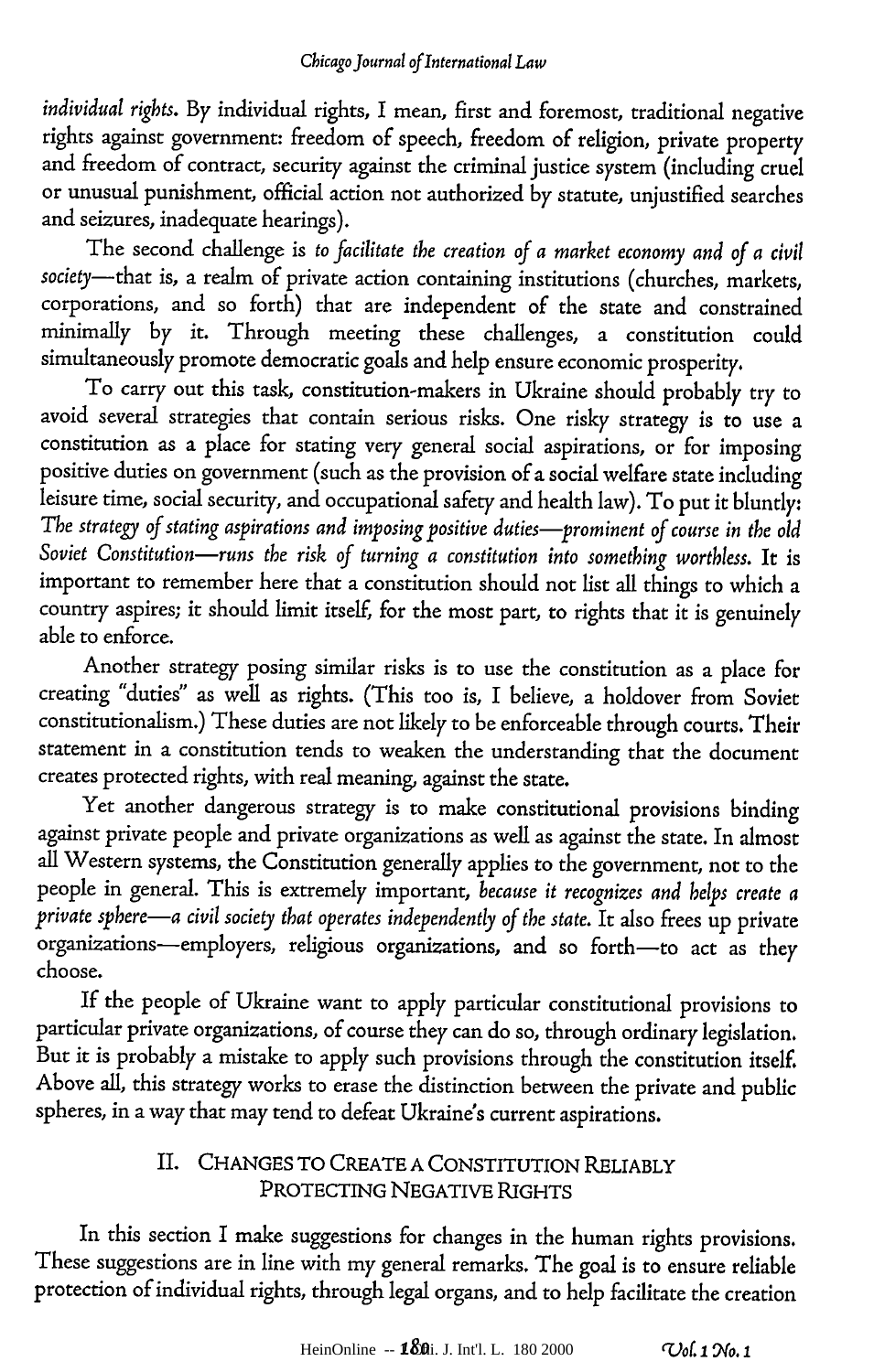of a private sphere and a market economy.

(a) Most important: I would either (1) delete the provisions that create positive rights (e.g., to rest and leisure, a maximum work week, adequate payment) or (2) put those provisions in separate chapters, making it clear that such provisions are not for judicial enforcement.

There are many problems with these positive rights. They appear to apply to the private sphere as well as government-a genuine disaster. They also appear to threaten the new market economy, by requiring governmental involvement in areas that Ukraine now hopes to give to private people and to decentralized economic decisions.

For example, the statement "all who work conscientiously have the right to fair and satisfactory remuneration," or that "Every person, without any discrimination, has the right to equal pay for the same amount of work" (Article 49), is, in my view, a large mistake. It is inconsistent with a market economy, in which the government does not supervise wages to make sure that they are "fair." Wages are set by the market, not by government.

In any case: What could these provisions possibly mean, in court, or anywhere else? They sound like a general aspiration signifying nothing. So too, there should not be a right to safe working conditions and protection against unemployment-at least not in the Constitution (see above). These are matters for ordinary legislation. Not everything desirable belongs in the Constitution. Much of Articles 49 through **<sup>57</sup>** should therefore be deleted.

(b) Along the same lines, I would delete the right to rest; the right to an adequate living standard; the right to medical assistance; and the right to a safe environment. Environmental questions, for example, involve extremely difficult trade-offs among competing social goods: environmental quality, economic growth, employment, poverty, and inflation. Constitutional protection of a "safe environment" might be (a) too vague to mean anything, (b) impossible for courts to enforce, or (c) an invitation for judicial involvement in an area in which they cannot be helpful. Here as well as elsewhere, recognition of a constitutional right is reminiscent of the old Soviet model. Also a good candidate for deletion: Article *75,* second to last sentence: "Ownership is socially oriented and must serve the interests of society."

(c) Much of Chapters 8 and **11** unnecessarily puts aspects of the "welfare state" into the Constitution. Article 84, specifying what enterprises are obliged to do, should be deleted. (It's a duty, not a right; this Constitution should restrict itself to rights.) Article 85 should also be deleted; it belongs in ordinary legislation. Article 87 states broad generalities that could not conceivably have meaning in court. It should be deleted. I would delete Chapter **11** entirely.

As an alternative, there could be a different section, entitled "social aspirations," containing some version of these chapters. If this were done, everyone would know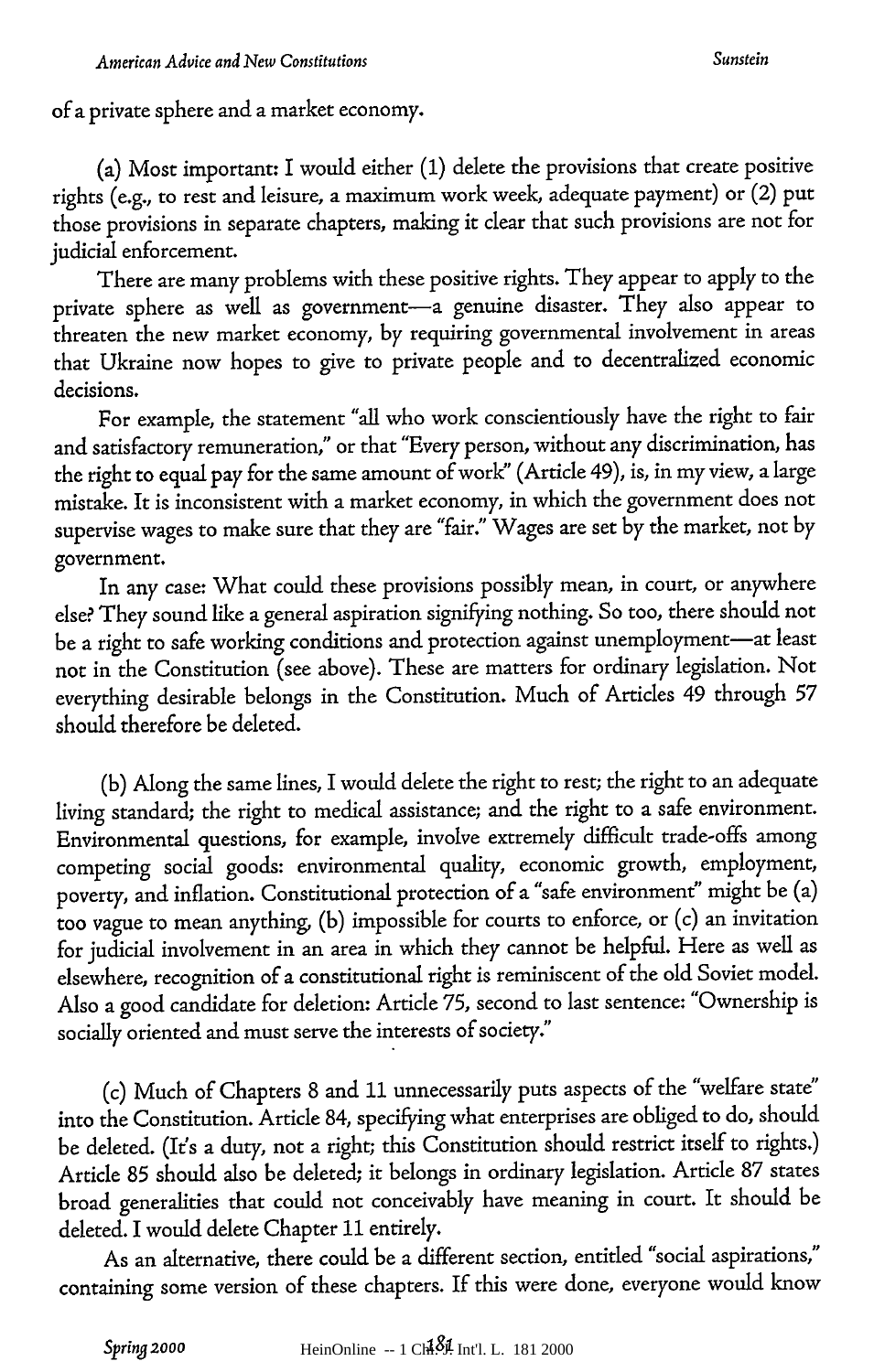that aspirations belong in a separate category from rights. My fear is that the current version of the Constitution-by including so much which is not plausibly enforceable-could damage all rights, including those that are otherwise enforceable.

(d) If there is to be a section on ecological safety, it should consist, I believe, of a few summary paragraphs. Article 89 should be deleted; article **93,** by contrast, seems to be a good idea.

(e) Article 97 contains sex discrimination! It assumes that women will always and forever be the primary care-takers of children. This is inconsistent with Article 96. I would encourage you to change the word "motherhood" to the word "parenthood," and change the word "mother" to the word "parent."

Sex discrimination is, I fear, a serious threat in the new Eastern European democracies. The Constitution should not allow it, must less contain it. I hope that we will be able to discuss this matter in some detail.

**(0** All provisions that impose "duties" on citizens should, I think, be deleted (see Articles 71 through 74). What good do these provisions do? These duties, as stated, are legally unenforceable. Any genuine legal duties should be imposed through ordinary law. The Constitution is the place to guarantee and protect rights, not to impose duties.

(g) Much of the draft Constitution is written as if many of its provisions apply to all private and public entities. Some such provisions do not refer to the state or the government at all, thus implying that they apply to private as well as official institutions. See, for example, the right to rest, or the right to adequate payment. I would recommend that the Constitution be redrafted to make it clear that the basic rights are guaranteed against government, not against private institutions. As it stands, the Constitution, perversely, would require constant government interference with the market. At the present juncture, the Ukrainian Constitution should not do this.

(h) The section on "enterprise"-an excellent general idea!-should probably be rewritten to carry out, more clearly than it now does, the central goal of protecting rights of private property and freedom of contract. As it stands, this section is a bit thin on this point. There is no constitutional provision at all for freedom of contract. Such a section might say: *'No* law shall impair the obligations of contracts." It might include some of the existing provisions that are designed to create "market freedoms." This is a separate idea from (for example) political liberties of speech; it might be placed in this separate section. Such a section might include a clear right to free choice of occupation and to a general freedom to travel. (Article **38** might be insufficiently protective.)

(i) Some of the religion provisions raise hard questions. "No one may be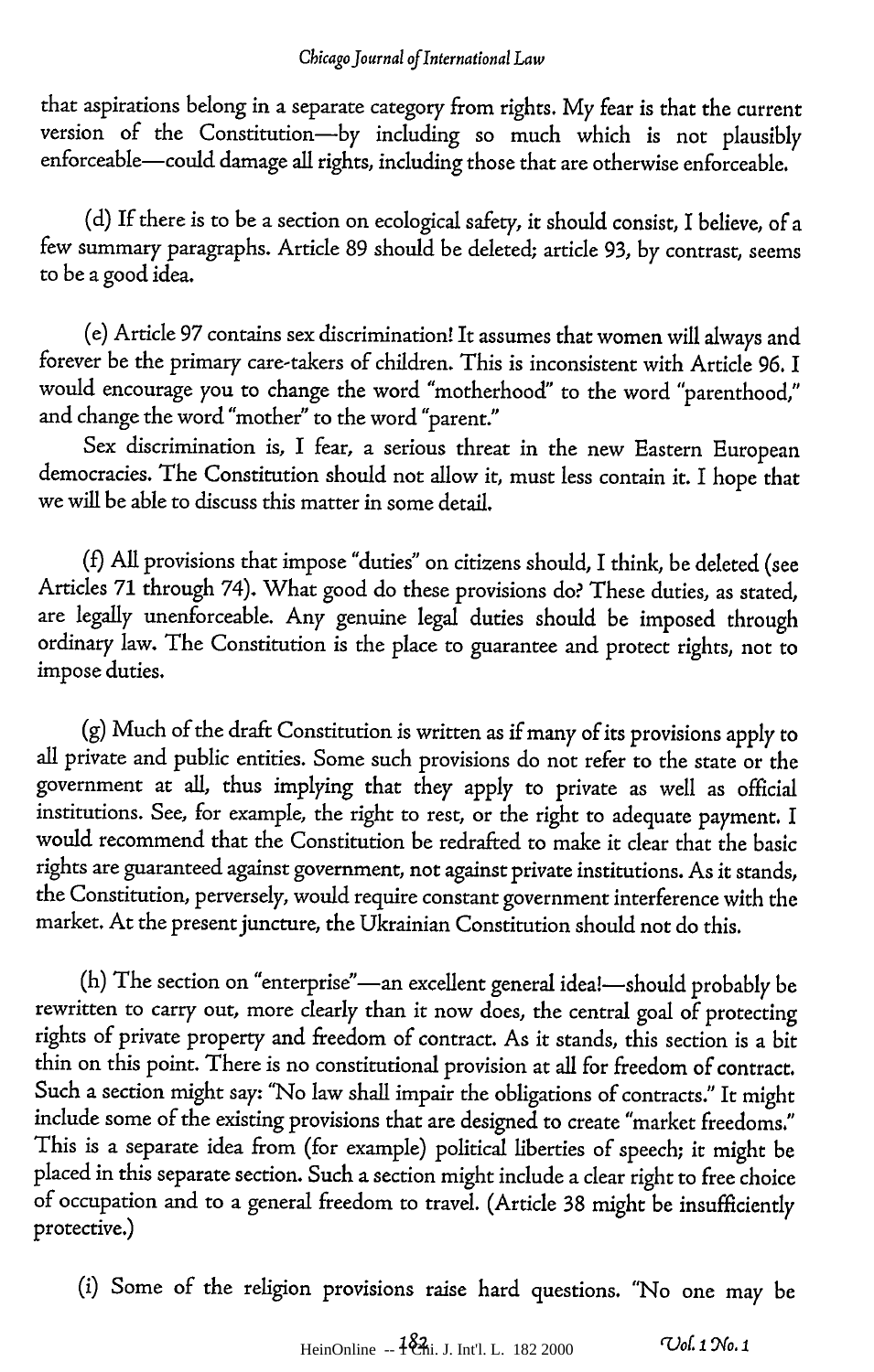exempted from discharging one's duties toward the state or refuse to obey laws on religious grounds." (Article 40). This sounds good, but in some cases an exemption might be required in the interest of religious liberty (e.g., from a Sunday closing law). Also, it is not clear that "the rousing of hostility and hatred on religious grounds" should be "punishable under the law" (Article 40). This provision might stop free expression, e.g., criticism of certain religious theories and practices. I hope that we will be able to discuss this in some detail.

## III. THE CONSTITUTIONAL COURT

The provisions relating to the constitutional court seem quite good. A few notes:

1. It might make sense to specify the number of judges in the Constitution. One possibility is that political actors will manipulate the number of judges to ensure outcomes in accordance with prevailing political will.

2. The jurisdiction of the Constitutional Court should be spelled out in more detail. Some of this is specified in chapter 20; but I am not entirely clear on the matter.

- (a) Does the Constitutional Court have advisory duties, or do its powers extend only to cases and controversies? (I hope the latter.)
- (b) When a constitutional issue arises, is it automatically referred to the Constitutional Court?
- (c) Does the Court have discretion to refuse to hear cases raising trivial issues? Perhaps some of this can be specified in the Constitution.

## **CONCLUSION**

Most generally, I suggest that the draft Constitution should be rewritten so as to conform more closely to Ukraine's desire to create firm individual rights. The Constitution should not contain everything to which a society aspires. It should contain real rights that real courts can really enforce. Most of my comments are intended to move the draft away from the old Soviet model, which did so little for the people of Ukraine. Some of the draft draws too much from that old model.

In any case, I am extremely grateful to have an opportunity to comment on the draft Constitution at such an extraordinary time in Ukraine's history. I very much look forward to our meeting.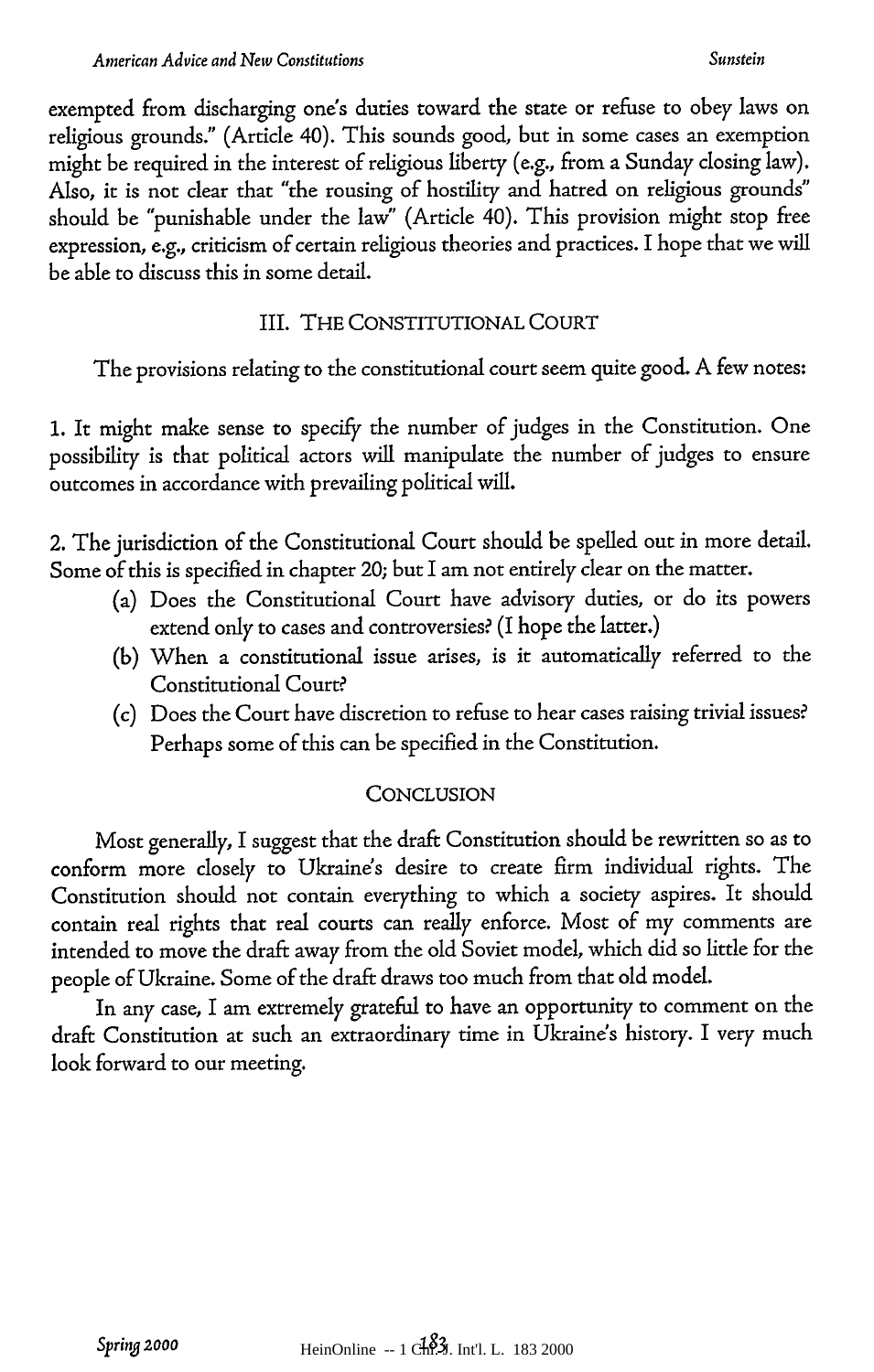## APPENDIX Two

## MEMORANDUM

To: Constitutional Working Group, Government of Ukraine

From: Cass R. Sunstein, Karl N. Llewellyn Professor of Jurisprudence, Law School and Department of Political Science, University of Chicago; Co-Director, Center on Constitutionalism in Eastern Europe, University of Chicago

Date: March 9, 1992

Re: Ukraine's Draft Constitution

Here are some additional comments on the constitutional draft. I might say at the outset that our meetings were an extraordinary opportunity for me. It was also an enormous pleasure and honor to have a chance to discuss these issues with you.

I will organize this memorandum by beginning with relatively modest suggestions and ending with relatively large ones. I restrict myself to the constitutional court and basic liberties and rights, since these have been the areas on which I was asked to focus.

## *L* MODEST SUGGESTIONS

1. The human rights should include a separate provision banning discrimination. I suggest that Article 7, sentence two, should be inserted in Article 24, after current sentence 1. The second sentence in Article 24 should be deleted; it invites discrimination.

2. There should be a distinct provision, banning discrimination on the basis of sex. Article *55,* sentences 2 and **3,** contains sex discrimination. These provisions should be deleted. Article 97 also includes sex discrimination. It would be best to say "parenthood" rather than "motherhood." (This issue may seem trivial now. It is not trivial. It will not seem trivial in a generation, or even in a decade.)

**3.** MOST IMPORTANT: The various "exceptions" and "restrictions" on rights should be rewritten. Some provisions allow open-ended restriction, so long as the restriction occurs through 'law." Some provisions do not contain a standard for restrictions. I know that your intention is to include only narrow restrictions. I include some possible examples for improvement in this regard.

I would change Article 26 so as to comply with the European Convention. A possible new Article 26 would read: "Any restrictions of constitutional rights and freedoms shall be as narrow as possible, shall be proportionate, and shall always be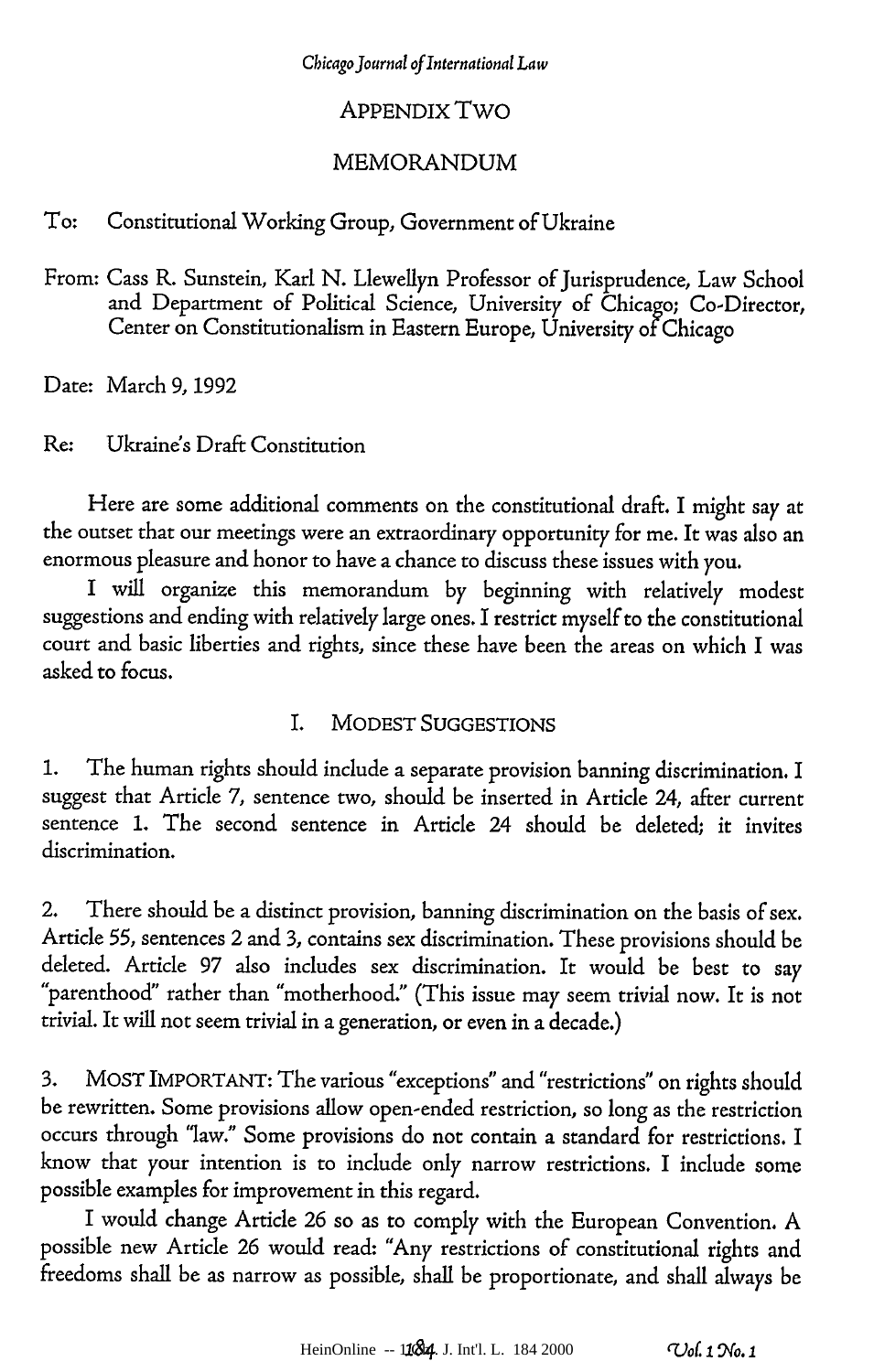consistent with the aims of a democratic order." Some other wording might be preferable. This is only a suggestion, needless to say.

Articles 34, 36, 37, and 39 should allow invasion only on a showing of "probable cause" for any restriction. This would be easy to do; simply specify that the government must show "probable cause" to restrict these rights.

Article 34 should require that the warrant be approved by the court, not just the procurator.

Article 41, second sentence, should read, "Any abridgement of this freedom must be established by law, and must be necessary to avoid a clear and present danger to the democratic order or to the constitutional rights of other people."

Article 64, 5th sentence, should read, "A suspect is under no obligation to prove his or her innocence and may be convicted only after the government has proved guilt beyond a reasonable doubt."

4. The Constitution does not dearly state the cases in which the Constitutional Court shall issue its decisions. This should be spelled out. In any case the Court should not be allowed to comment on laws before they are enacted.

5. Part III, chapter 4 is an odd mixture of economic FREEDOMS (no forced labor, right to strike) and economic ENTITLEMENTS (unemployment insurance, medical benefits, safe working conditions). At the very least, there should be one section on economic or market freedoms, and one separate section on economic benefits from government.

*6.* Article 44, second sentence, should be deleted. There should be no requirement of notice to the government before a meeting or rally. This is potentially tyrannical.

7. Some constitutional rights should be explicitly "entrenched"—that is, they should be unamendable, even through constitutional means. There are models for doing this. The specific unamendable rights might include freedom of speech and religion, freedom from torture and cruel punishment, freedom from discrimination, and several others.

## II. MODERATE SUGGESTIONS

1. There should be stronger guarantees of market freedom or economic liberties. I suggest a separate section, entitled "economic liberties." This would include what you now have: general economic freedom (Art. 48), a prohibition on forced labor (Art. 52), a right to strike (Art. 53), a prohibition on forced appropriation of property without compensation (Art. 81), and freedom of enterprise (Art. 82). These fundamental liberties-so crucial to economic development-should be reorganized and put in the same section.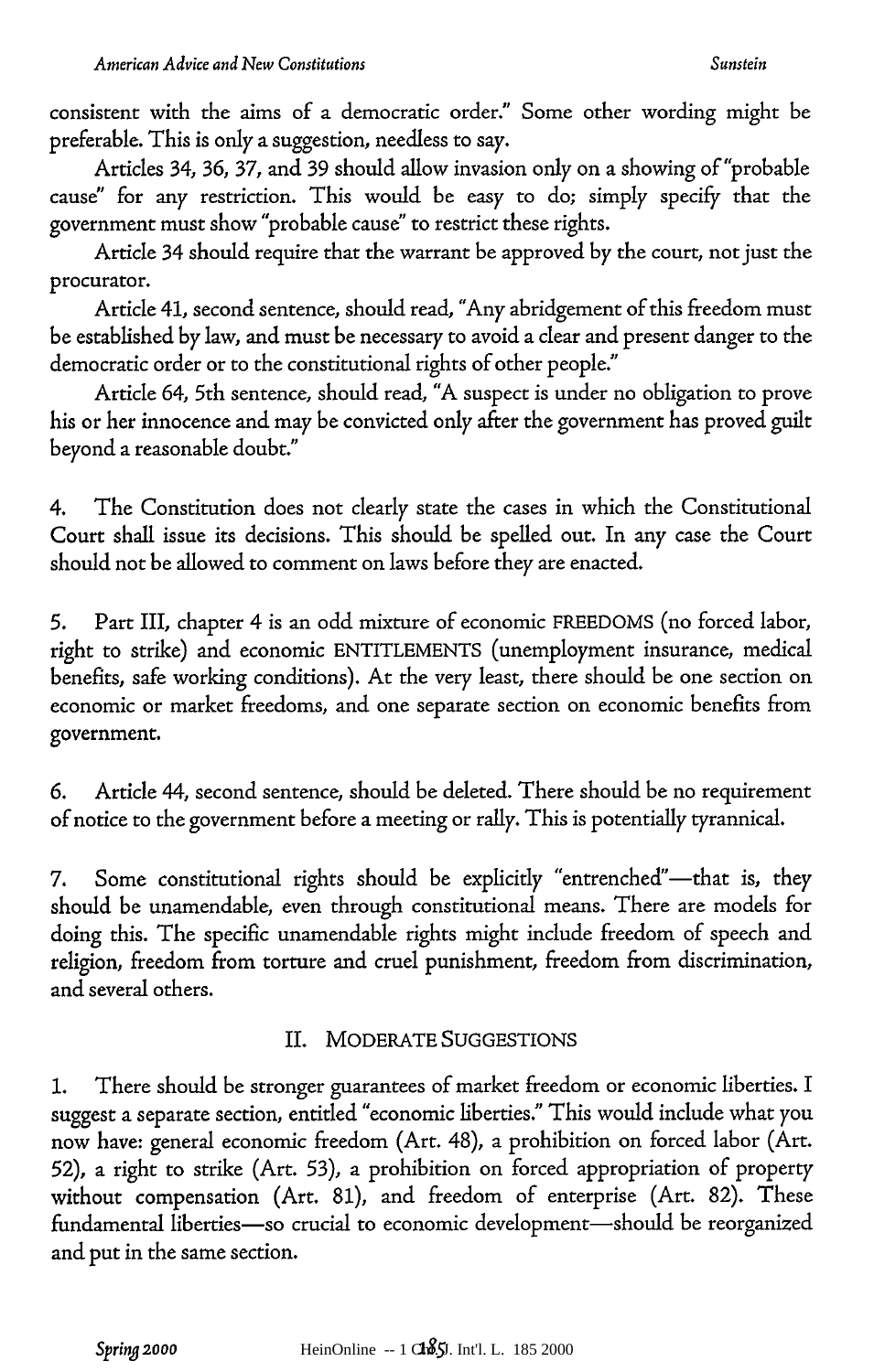I would add the following provisions.

- (a) Freedom of contract is guaranteed. The state shall not limit liberty to enter into contractual arrangements.
- (b) The government may not assume a legal monopoly over any enterprise. It must permit private competition.
- (c) People have a right of free entry into businesses, trades, and occupations. The state shall not interfere with this right.
- (d) The government may not discriminate against private enterprise. It must permit private enterprise to operate on the same basis as public enterprise.

2. The Constitutional Court should be available to the individual citizen. This is a crucial guarantee of liberty. The citizen should not depend on some government official to give him access to the Court. Thus I suggest that an Article 231 be added, saying: "Any citizen claiming that his or her constitutional rights have been violated shall have access to the Constitution Court, directly or by appeal, in any case or controversy."

3. I suggest that the positive rights should be made less specific and pared down. Instead of a right to a 40 hour work week, there should be a right to rest and leisure. Articles 49 and 51 are too detailed and specific; they could be reduced to one or two sentences. Article 56, second sentence, should be deleted. Articles 84 and 85 are too detailed for a Constitution. Article 87 is inconsistent with a market economy, and should be deleted. Article 93 is excellent, but chapter 9 should consist of one or two brief, general sections. It's far too detailed. Articles 100 and 101 could consist just of the first sentence of Article 100, or perhaps of that sentence plus the first clause of Article 101.

4. I suggest that the positive rights should be placed in a separate section and treated as judicially unenforceable obligations of the legislature. If it remains as is, it could endanger the Constitution in general, by making it less enforceable.

5. There should be a set of provisions for conditions of emergency. This should specify the rights that are at risk and the rights that are not at risk under conditions of emergency.

## III. LARGE SUGGESTIONS

1. All duties should be deleted. The Constitution is the place for rights, not duties. This would entail eliminating Part III, chapter 6.

2. It might well be best to eliminate all positive rights, and all general social aspirations. Positive rights and social aspirations are the defining characteristic of Soviet-style constitutionalism. They tend to turn a constitution into something not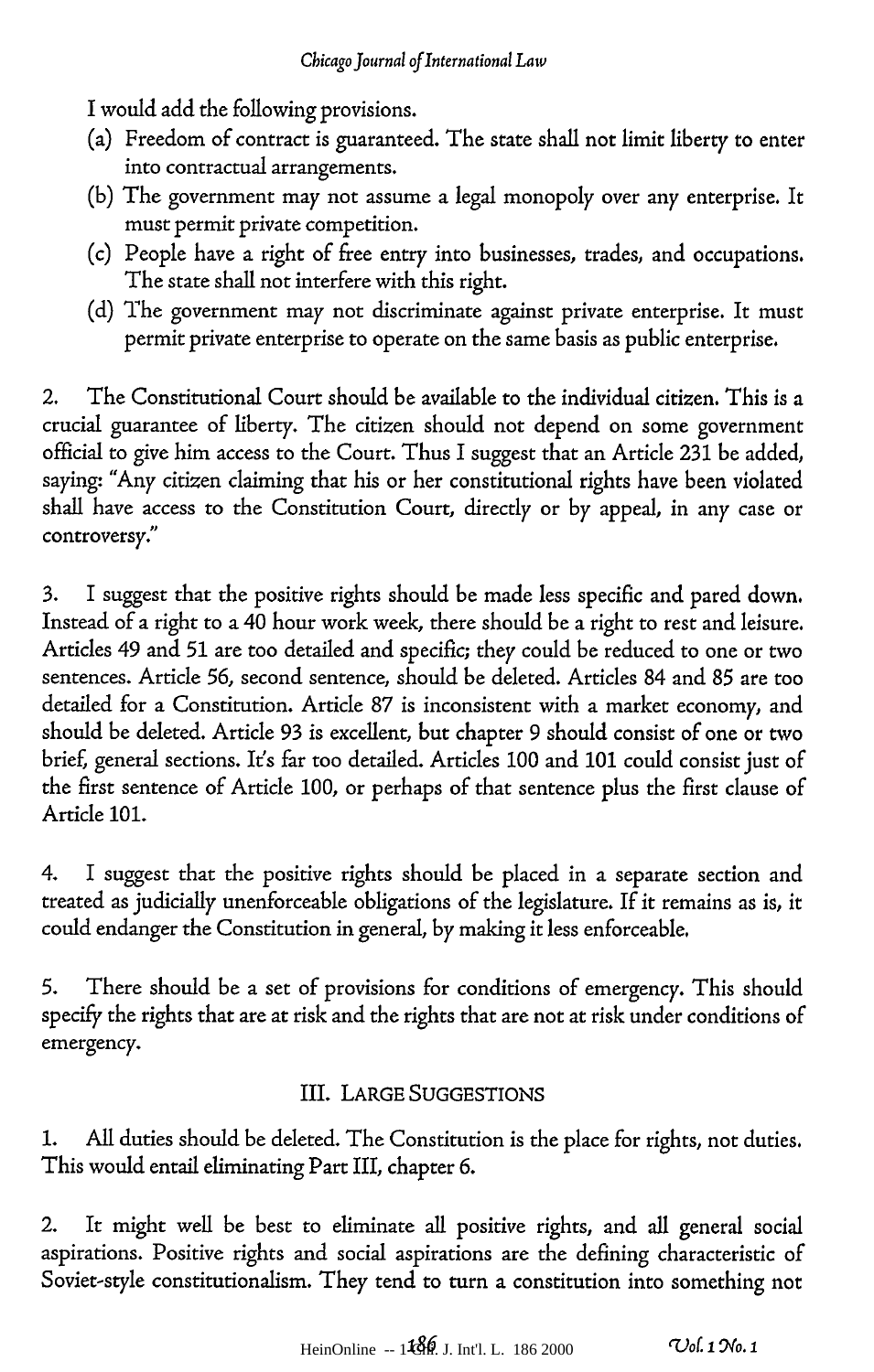#### *\$unstein*

worth the paper on which it is written. I realize that this is a controversial matter and have therefore suggested more moderate possibilities above.

3. The Constitutional Court should basically be available to individual citizens. It is dangerous to give the Court the power to issue advisory opinions at the behest of government or legislative officials-dangerous because this tends to compromise judicial independence. (If the judges are communicating closely with the executive and the legislature, they may well become its allies.) But if the Court is to issue advisory opinions, the circumstances should be specifically set out.

4. The Constitution should, for the most part, be a barrier to acts of public officials, not to acts of private people. Most Western Constitutions are applicable to government. Private people, including private companies, can do as they wish, subject only to ordinary law. This is an important aspect of democratic liberty, and it helps promote economic prosperity as well, by freeing civil society from legal regulation.

I strongly encourage you to go through this draft and to make most provisions into barriers to government action, rather than to private action as well. This would be easy to do. It would simply entail a review of the human rights provisions, and a minor linguistic change to say that "public officials" may not invade certain rights.

I very much hope that these comments are helpful. And I would be delighted to continue to consult with you during this extraordinary period in Ukraine's history.